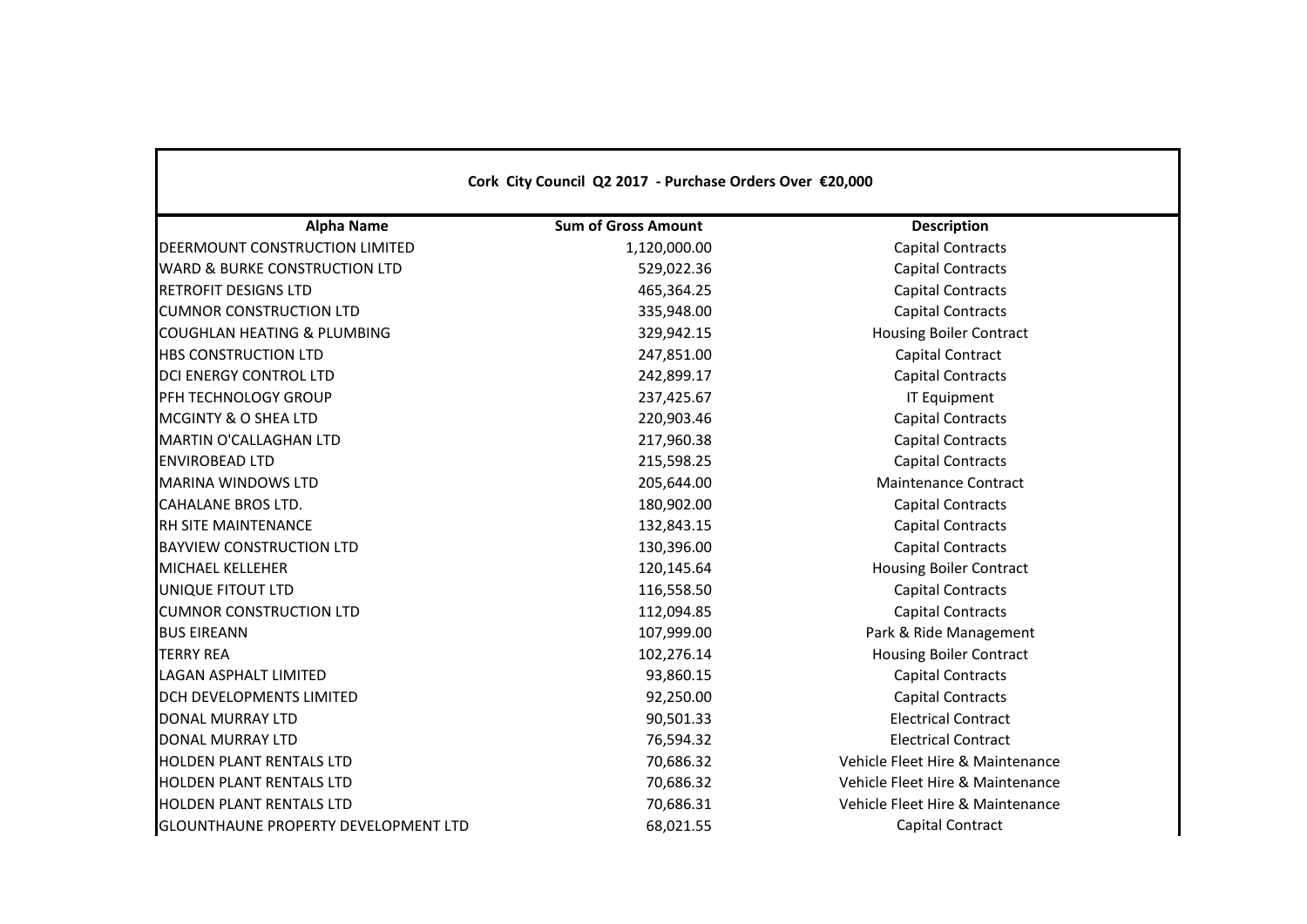| <b>CUMNOR CONSTRUCTION LTD</b>              | 67,947.90 | Capital Contract                   |
|---------------------------------------------|-----------|------------------------------------|
| <b>COUGHLAN HEATING &amp; PLUMBING</b>      | 65,438.84 | <b>Housing Boiler Contract</b>     |
| <b>AIRTRICITY UTILITY SOLUTIONS LTD</b>     | 63,884.06 | <b>Public Lighting Maintenance</b> |
| M J FLOOD (CORK)LTD                         | 63,674.47 | <b>IT Software</b>                 |
| <b>MARINA WINDOWS LTD</b>                   | 61,876.57 | <b>Maintenance Contract</b>        |
| <b>AIRTRICITY UTILITY SOLUTIONS LTD</b>     | 60,928.41 | <b>Public Lighting Maintenance</b> |
| <b>BUS EIREANN</b>                          | 60,193.00 | Park & Ride Management             |
| <b>COUGHLAN HEATING &amp; PLUMBING</b>      | 58,803.50 | <b>Housing Boiler Contract</b>     |
| ADR + PROJECT PROFESSIONALS LIMITED         | 51,075.75 | Capital Contract                   |
| <b>WATERFORD TECHNOLOGIES</b>               | 51,047.46 | <b>IT Equipment</b>                |
| <b>CORK DRAIN &amp; TANK CLEANING LTD</b>   | 50,304.00 | <b>Drainage Contract</b>           |
| <b>HOLDEN PLANT RENTALS LTD</b>             | 50,139.63 | Vehicle Fleet Hire & Maintenance   |
| HOLDEN PLANT RENTALS LTD                    | 50,139.62 | Vehicle Fleet Hire & Maintenance   |
| <b>HOLDEN PLANT RENTALS LTD</b>             | 50,139.62 | Vehicle Fleet Hire & Maintenance   |
| AN POST-STATUTORY ACCS                      | 46,834.13 | <b>Financial Services</b>          |
| <b>ARUP CONSULTING ENGS</b>                 | 46,500.04 | Consulting Fees                    |
| <b>TERRY REA</b>                            | 46,157.45 | <b>Housing Boiler Contract</b>     |
| HWBC CHARTERED SURVEYORS-RENT               | 44,895.00 | Rent                               |
| 4 SEASONS PROM LTD T/A ACS                  | 43,203.75 | Halting Site Caretaking Contract   |
| <b>DONAL MURRAY LTD</b>                     | 40,656.33 | <b>Electrical Contract</b>         |
| <b>RESPOND PAA</b>                          | 40,222.00 | Rent                               |
| <b>SHS WATERMAN</b>                         | 39,136.50 | <b>Capital Contracts</b>           |
| <b>GLOUNTHAUNE PROPERTY DEVELOPMENT LTD</b> | 37,648.80 | <b>Capital Contracts</b>           |
| <b>CANMONT LTD</b>                          | 37,500.00 | Rent                               |
| <b>GLOUNTHAUNE PROPERTY DEVELOPMENT LTD</b> | 37,267.20 | <b>Capital Contracts</b>           |
| BT COMMUNICATIONS IRELAND LTD               | 35,752.53 | <b>Capital Contracts</b>           |
| <b>INSULEX</b>                              | 35,587.45 | <b>Capital Contracts</b>           |
| MICHAEL SHEEHAN CONSTR. (FARRAN) LTD        | 35,516.89 | <b>Capital Contracts</b>           |
| <b>INSULEX</b>                              | 35,127.00 | <b>Capital Contracts</b>           |
| LEISURE WORLD                               | 31,980.00 | Management Fee                     |
| <b>BPH CONSTRUCTION LTD</b>                 | 31,949.10 | <b>Capital Contracts</b>           |
| MICHAEL SHEEHAN CONSTR. (FARRAN) LTD        | 31,117.68 | <b>Capital Contracts</b>           |
| MCGINTY & O SHEA LTD                        | 30,619.75 | <b>Capital Contracts</b>           |
| <b>BPH CONSTRUCTION LTD</b>                 | 30,562.20 | <b>Capital Contracts</b>           |
| <b>BPH CONSTRUCTION LTD</b>                 | 30,249.00 | <b>Capital Contracts</b>           |